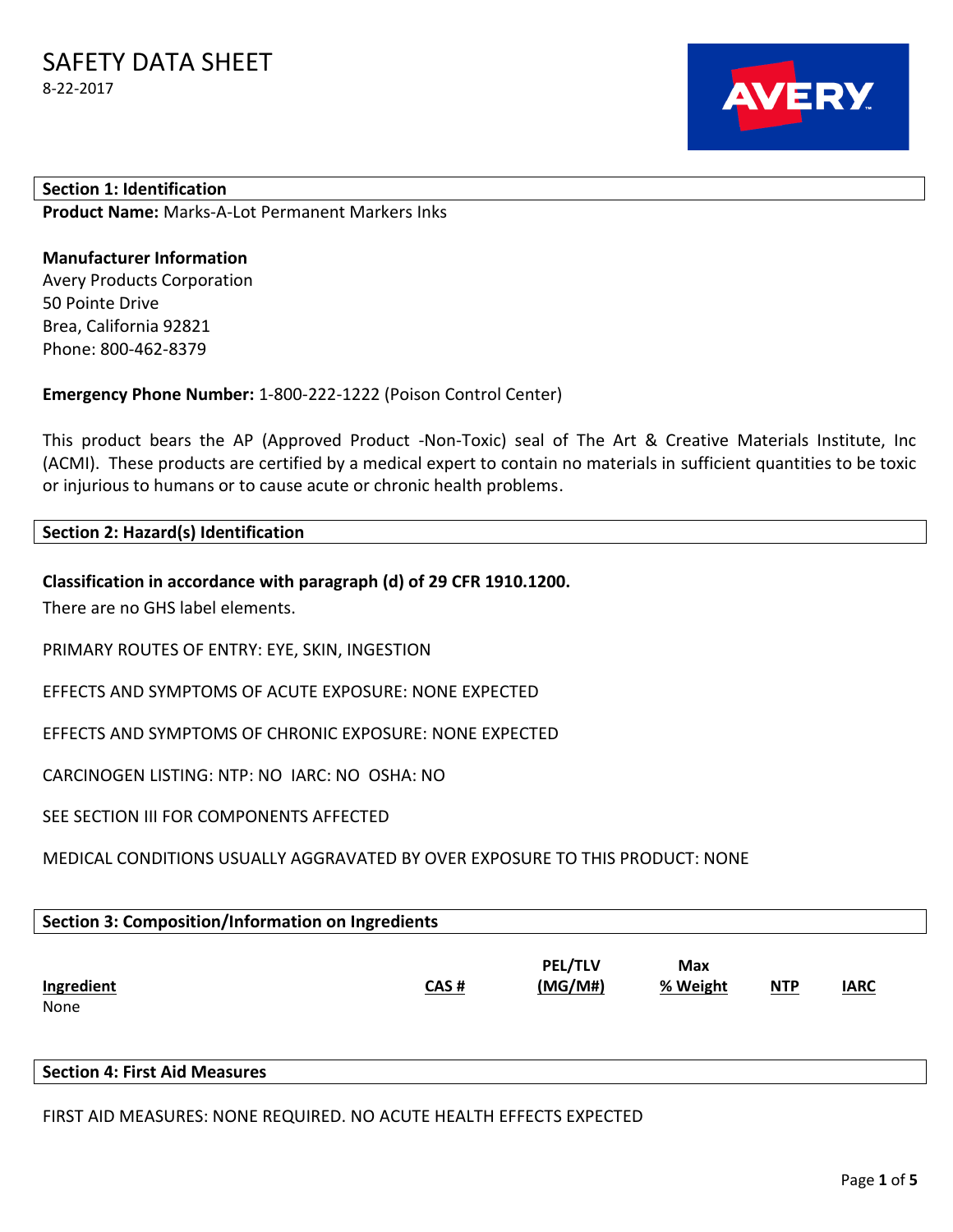

#### **Section 5: Fire-Fighting Measures**

FLASH POINT (METHOD): N/A AUTOIGNITION TEMPERATURE: N/A EXPLOSION LIMITS IN AIR (% BY VOLUME): NOT EXPLOSIVE EXTINGUISHING MEDIA: NO SPECIAL MEDIA REQUIRED FIRE FIGHTING PROCEDURES: NO SPECIAL FIRE FIGHTING PROCEDURES REQUIRED UNUSUAL FIRE & EXPLOSION HAZARDS: NOT COMBUSTIBLE

### **Section 6: Accidental Release Measures**

STEPS TO BE TAKEN IN CASE A MATERIAL IS SPILLED: Clean up in accordance with all applicable regulations. Absorb spillage with non-combustible, absorbent material. For waste disposal, see Section 13.

**Section 7: Handling and Storage**

PRECAUTION TO BE TAKEN DURING HANDLING AND STORAGE: Good industrial hygiene practices requires that exposure be maintained below the TLV. This is preferably achieved through the provision of adequate ventilation. When exposure cannot be adequately controlled in this way, personal respiratory protection should be employed.

#### **Section 8: Exposure Controls/Personal Protection**

RESPIRATORY PROTECTION AND SPECIAL VENTILATION REQUIREMENTS: NONE REQUIRED OTHER PROTECTIVE EQUIPMENT (GLOVES, GOGGLES, ETC): NONE REQUIRED WORK/HYGIENE PRACTICES: NONE REQUIRED ENGINEERING CONTROLS: NONE REQUIRED

### **Section 9: Physical and Chemical Properties**

BOILING POINT: N/A MELTING POINT: N/A VAPOR PRESSURE: N/A SPECIFIC VAPOR DENSITY (AIR = 1): N/A SPECIFIC GRAVITY: N/A SOLUBILITY IN WATER: N/A REACTIVITY IN WATER: NON-REACTIVE

#### **Section 10: Stability and Reactivity**

HAZARDOUS POLYMERIZATION PRODUCTS: NONE STABILITY: STABLE CONDITIONS TO AVOID: NONE INCOMPATIBILITY (MATERIALS TO AVOID): NONE HAZARDOUS DECOMPOSITION PRODUCTS: NONE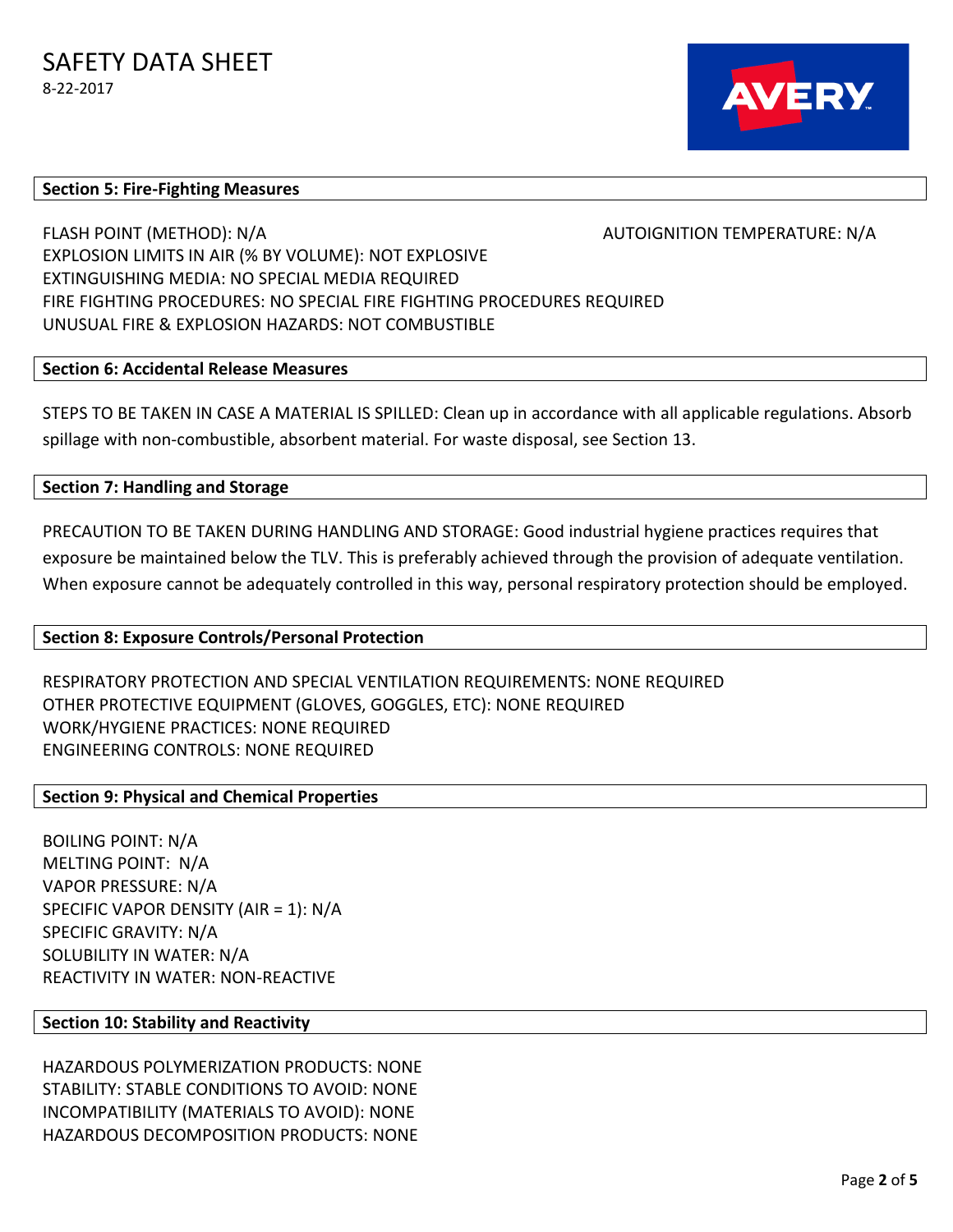

#### **Section 11: Toxicological Information**

ACUTE EFFECTS ASSOCIATED WITH THE USE OF THIS MATERIAL: NONE EXPECTED The summated LD50 is >50000 mg/kg

This product is not considered to be known or suspected human carcinogen by NTP, IARC or OSHA (see section 3)

#### **Section 12: Ecological Information**

NO HARMFUL EFFECTS KNOWN OTHER THAN THOSE ASSOCIATED WITH THE SUSPENDED INERT SOLIDS IN WATER

**Section 13: Disposal Considerations** 

RCRA HAZARD CLASS (40 CFR 261): THIS PRODUCT IS NOT CLASSIFIED AS A HAZARDOUS WASTE WASTE DISPOSAL METHOD: DISPOSE OF IN ACCORDANCE WITH FEDERAL, STATE AND LOCAL REGULATIONS

#### **Section 14: Transportation Information**

U.S. DOT (49 CFR 172. 101): THIS IS NOT A HAZARDOUS MATERIAL AS A CLASSIFIED BY CFR 172.101

#### **Section 15: Regulatory Information**

CONTENTS OF THIS SDS COMPLY WITH OSHA HAZARD COMMUNICATION STANDARD 29 CFR 1910.1200

EPA SARA TITLE III CHEMICAL LISTINGS: SECTION 302.4 EXTREMELY HAZARDOUS SUBSTANCES (40 CFR 355): NONE

SECTION 313 TOXIC CHEMICALS (40 CFR 372): NONE

*INTERNATIONAL REGULATIONS* 

CANADIAN WHMIS: THIS PRODUCT IS A CONTROLLED PRODUCT UNDER CANADA'S WORKPLACE HAZARDOUS MATERIALS INFORMATION SYSTEM. IT CONTAINS THE FOLLOWING TOXIC OR HIGHLY TOXIC MATERIALS: NONE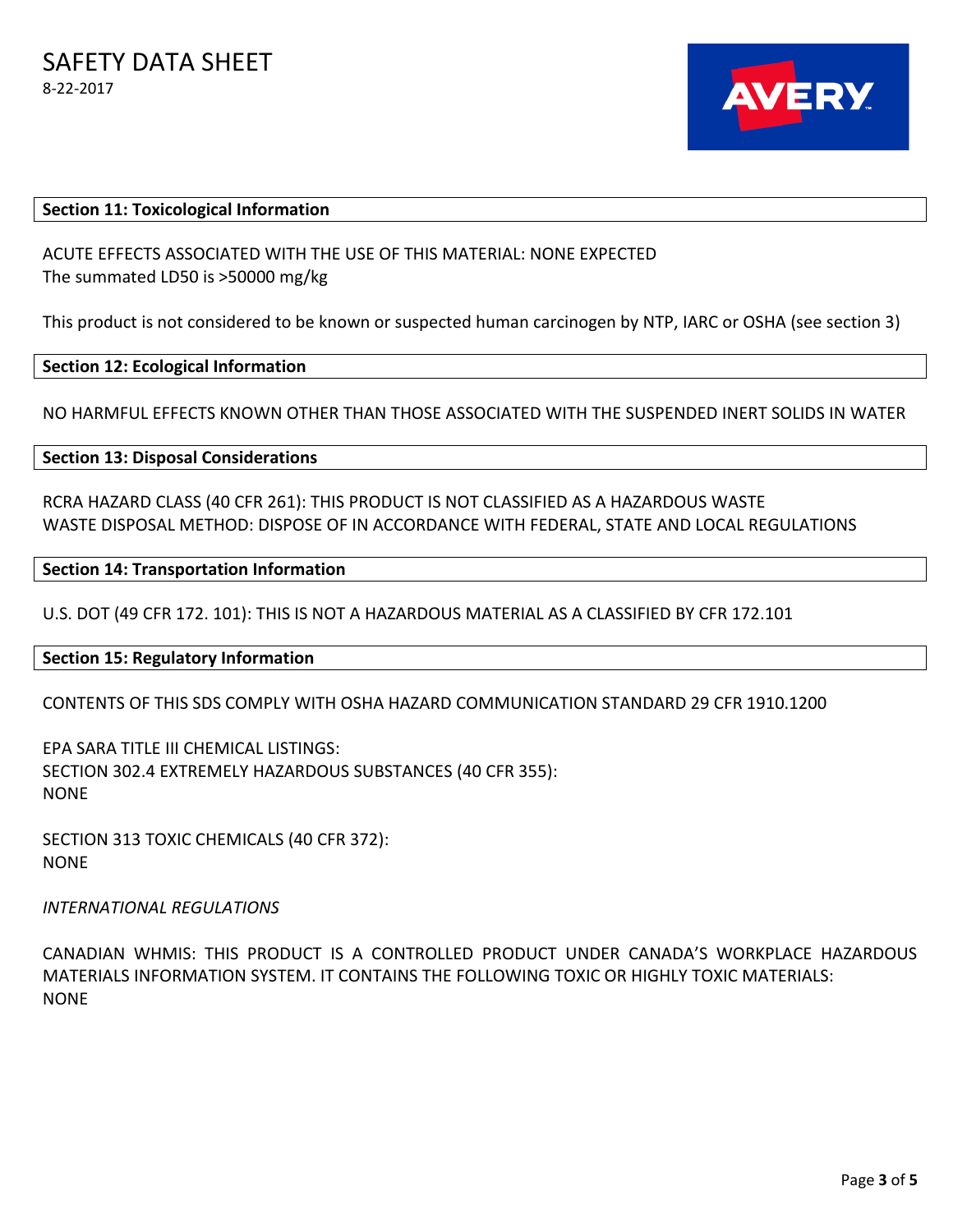

*SUPPLEMENTAL STATE COMPLIANCE INFORMATION*

THIS PRODUCT CONTAINS THE FOLLOWING CHEMICAL(S) LISTED UNDER NEW JERSEY'S RIGHT TO KNOW PROGRAM:

**NONE** 

THIS PRODUCT CONTAINS THE FOLLOWING CHEMICAL(S) REQUIRING NOTIFICATION TO THE STATE OF WASHINGTON UNDER THEIR CHILDREN'S SAFE PRODUCTS ACT: **NONE** 

THIS PRODUCT CONTAINS THE FOLLOWING CHEMICAL(S) LISTED IN FLORIDA'S TOXIC SUBSTANCE LIST: NONE

THIS PRODUCT CONTAINS THE FOLLOWING CHEMICAL(S) LISTED IN MAINE'S PRIORITY CHEMICAL LIST: NONE

THIS PRODUCT CONTAINS THE FOLLOWING CHEMICALS CONSIDERED BY VERMONT AS BEING OF VERY HIGH CONCERN TO CHILDREN:

**NONE** 

THIS PRODUCT CONTAINS THE FOLLOWING CHEMICAL(S) LISTED IN MASSACHUSETTS HAZARDOUS SUBSTANCE LIST:

NONE

THIS PRODUCT CONTAINS THE FOLLOWING CHEMICAL(S) LISTED ON MICHIGAN'S CRITICAL MATERIALS REGISTER: **NONE** 

THIS PRODUCT CONTAINS THE FOLLOWING CHEMICAL(S) LISTED ON MINNESOTA'S HAZARDOUS SUBSTANCES LIST: NONE

THIS PRODUCT CONTAINS THE FOLLOWING CHEMICAL(S) LISTED IN PENNSYLVANIA'S HAZARDOUS SUBSTANCES LIST:

NONE

Under CPSC's consumer product regulations (16CFR1500.3 and 150014), this product has the following required acute and chronic hazard labeling:

**NONE**